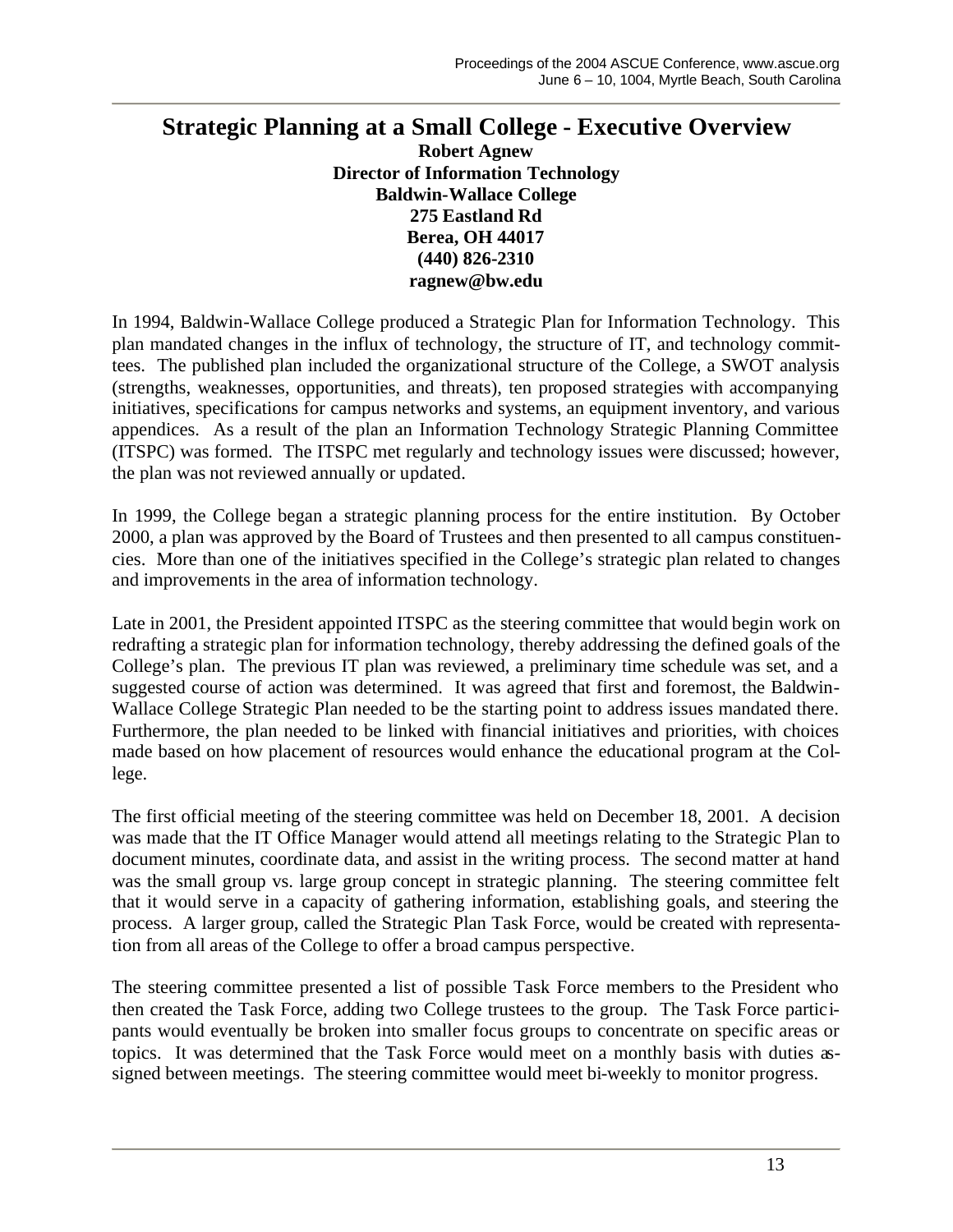One lingering consideration was whether or not to hire a consultant familiar with the strategic planning process to assist with the task at hand. This option worked out very well during the 1994 Strategic Plan by giving it structure, as well as an outside, non-biased perspective. An outside consultant, Linda Fleit, President of Edutech International, was engaged to oversee the project and lead the kickoff meeting.

On January 18, 2002, the first official meeting of the Information Technology Strategic Plan Task Force has held. The President started the meeting by thanking the Task Force members for their interest and participation. The consultant made a presentation to the Task Force, outlining the strategic planning process, correct SWOT analysis procedures, how to develop strategies and initiatives, avoiding pitfalls, and how to strive for balance.

Following the meeting, a charge was given to each Task Force member to go back to his or her area on campus and form a focus group(s) comprised of other users from that department or division, perform a SWOT analysis, and gather data. Members were given five weeks to perform this task and submit the results to the steering committee. To assist in the process, a member of the steering committee led each of the focus group sessions in order to facilitate discussion. (Note: the Director of IT was not present at any focus group sessions in order to guarantee open and honest communication regarding technology issues on campus.)

All data submitted to the steering committee was combined and sorted by SWOT category. Patterns emerged with regard to specific topics. These broad topics were identified as the primary areas of analysis, which would ultimately lead to the development of strategies for the plan. The areas of analysis identified were:

- Campus-wide Training and Faculty Development
- Delivery of Information Services
- Coordination of Systems
- Internal and External Web Usage
- Adopting Newer Technologies
- Academic Assimilation of Technology
- IT Resource Procurement

The steering committee determined that separate sub-committees could best examine these areas. Each Task Force member was assigned to participate on one of the seven sub-committees and a group leader was chosen. Each sub-committee was provided with a comprehensive list of the data collected on that topic. The charge to the sub-committee was to analyze the data, identify most frequently listed issues or areas of serious need, and begin to formulate strategies to address these needs.

The Task Force reconvened on a monthly basis to share progress and keep on track. Attempts were made to identify any area that had been inadvertently omitted. At each meeting, the work presented by each group was discussed and suggestions for modification and revision were offered and implemented. An internal IT strategic plan website was also created to post documents and updates for review by committee members.